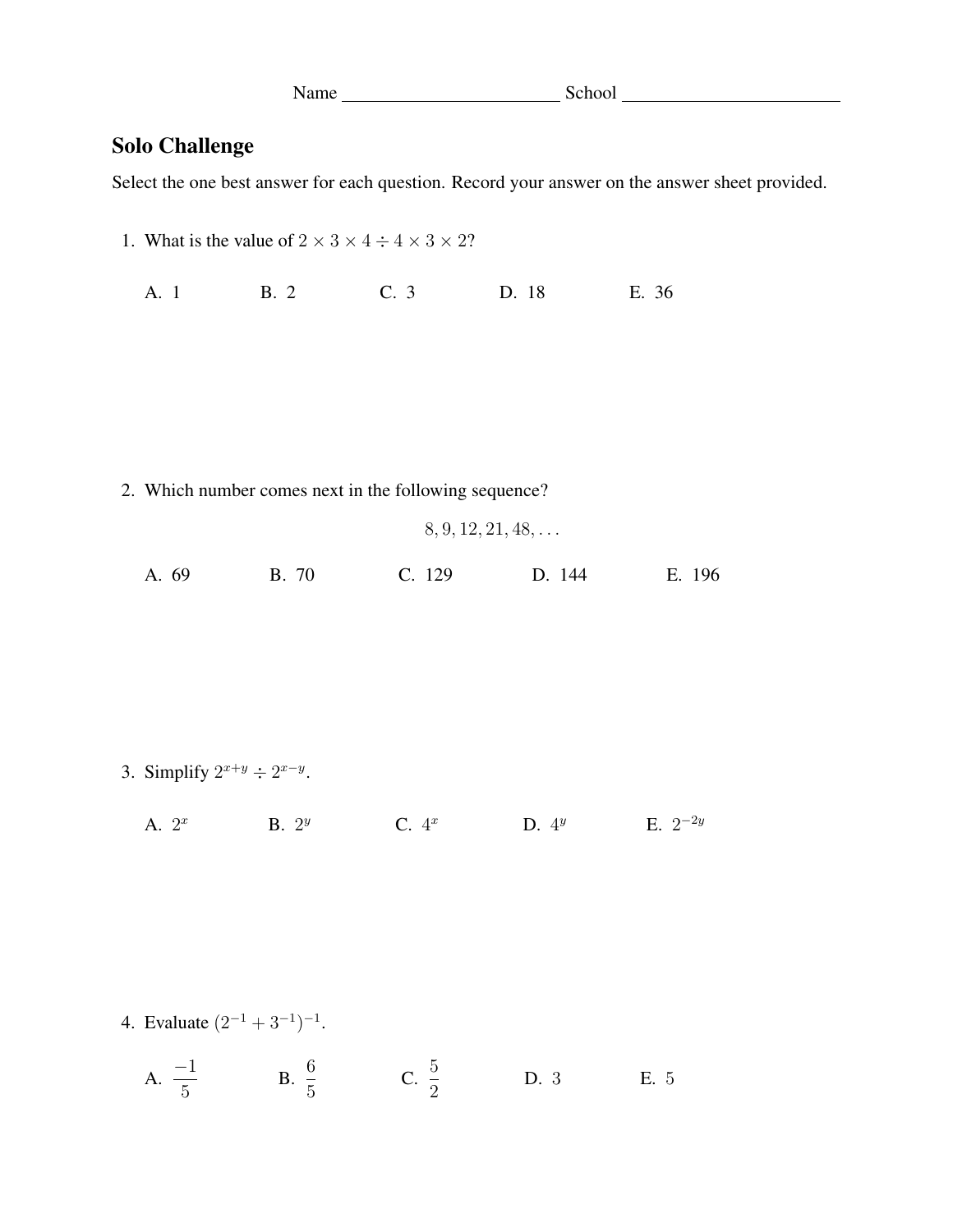5. What is the slope of the line pictured here?



6. The points  $(a, b)$  and  $(-b, a)$  have a midpoint at  $(1, 5)$ . What is the value of a?

A. 2 B. 3 C. 4 D. 5 E. 6

7. What is the area of the triangle formed by the lines  $x + y = 8$ ,  $x = 6$ , and  $y = 6$ ?

A. 6 B. 8 C. 16 D. 18 E. 32

8. How many different three-letter "words" can be created using the letters in ALBION if no letter can be used more than once? (A "word" does not have to be an actual meaningful word in any language)

A. 20 B. 60 C. 120 D. 360 E. 720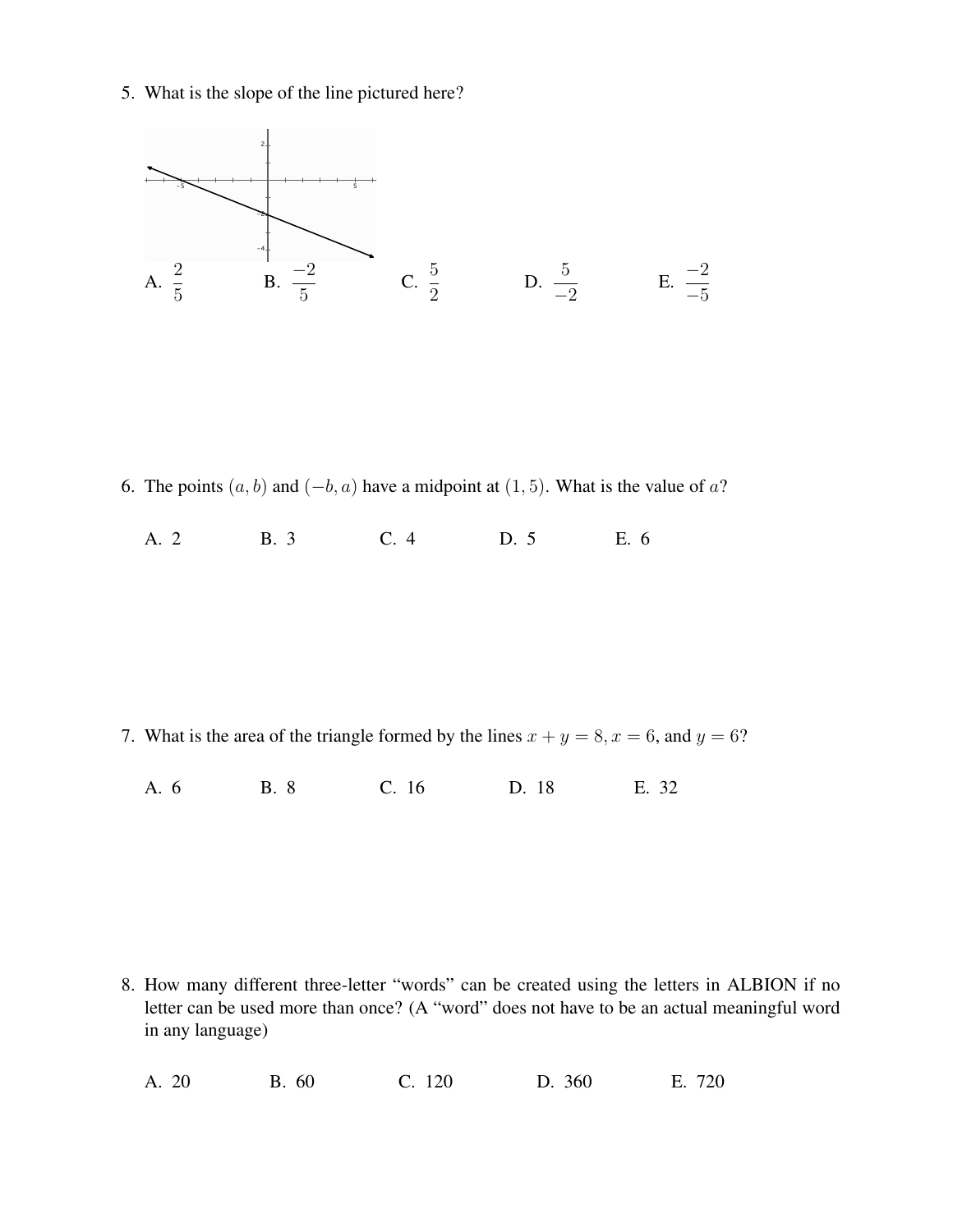9. How many ordered triples of positive integers satisfy the equation  $a + b + c = 6$ ? Note that the triple  $(1, 2, 3)$  is not the same as the triple  $(2, 3, 1)$ .

A. 6 B. 7 C. 9 D. 10 E. infinitely many

10. If 
$$
f(x) = 2^x
$$
,  $f(3) + f(-3) =$   
A. 0  
B.  $\frac{65}{8}$   
C.  $\frac{63}{8}$   
D. 18  
E. None of these

11. If  $0 < x < 1$ , which of the following statements is false?

8

A. 
$$
|x| = x
$$
 B.  $\frac{1}{x} > 1$  C.  $\sqrt{x} < 1$  D.  $x^2 \ge x$  E.  $3^x > 1$ 

12. The lengths of the sides of a right triangle are shown. What is the value of  $x$ ?

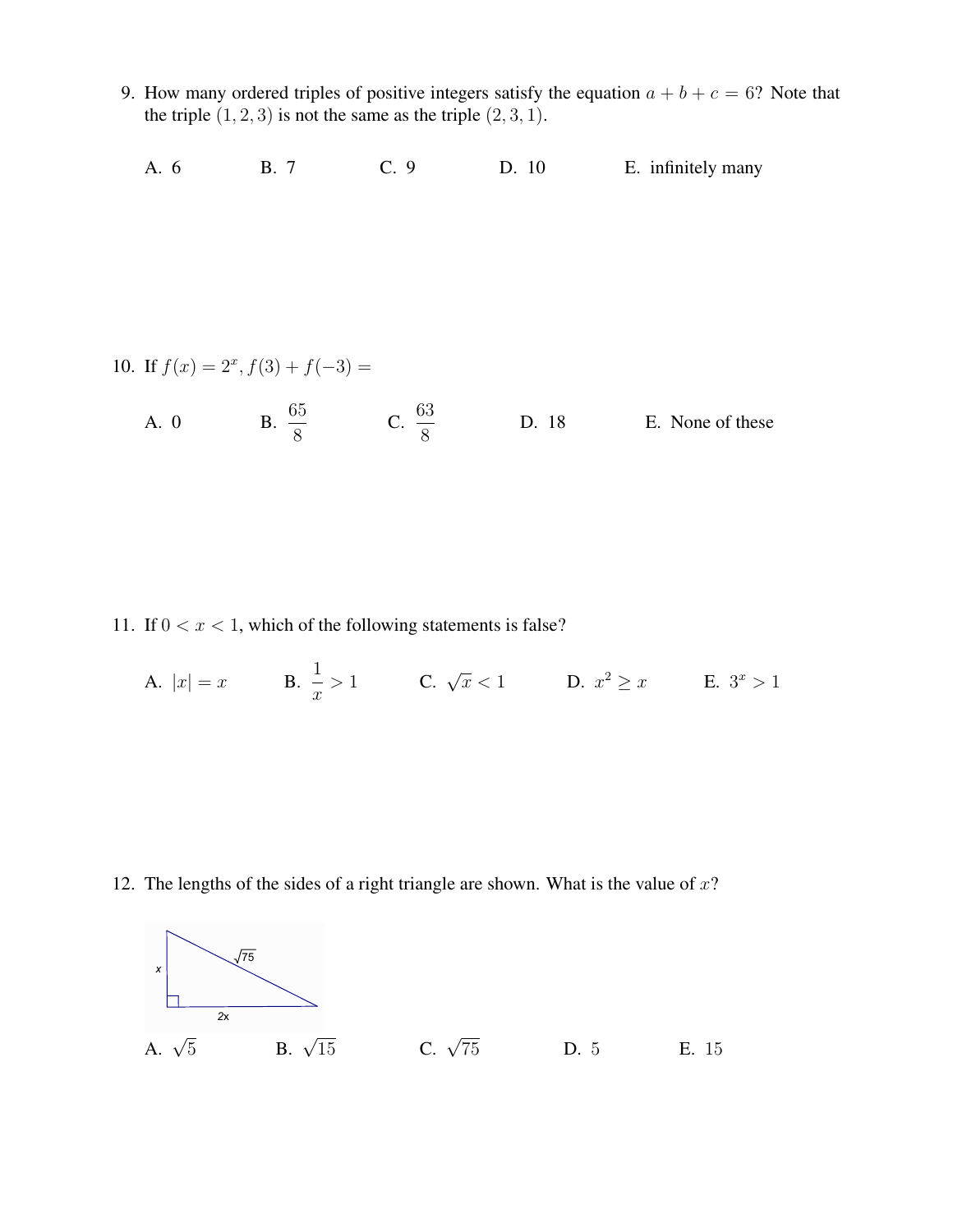13. If x and y are real numbers the equation  $(x + y)^2 = x^2 + y^2$  is true under what conditions?

A. always true B. never true C. true only if at least one of x or y is 0 D. true only when  $x = y$  E. true only if x and y have opposite signs

14. An island has no currency, but instead has the following exchange rate:

 $150$  coconuts = 100 bananas  $50$  bananas = 20 fish 60 fish  $= 1$  gallon of kerosene

How many coconuts equal one gallon of kerosene?

| <b>B.</b> 100<br>A. 25 | C. 225 | D. 450 | E. 900 |
|------------------------|--------|--------|--------|
|------------------------|--------|--------|--------|

15. 
$$
8^{-5/3} + (27)^{-1/3} = ?
$$

A. 1  $(35)^2$ B. 35 C. –35 D.  $\frac{3}{32}$  E. 35 96

16. If 4 cats can catch 4 mice in 12 minutes, how many cats are needed to catch 20 mice in 60 minutes?

A. 60 B. 20 C. 12 D. 6 E. 4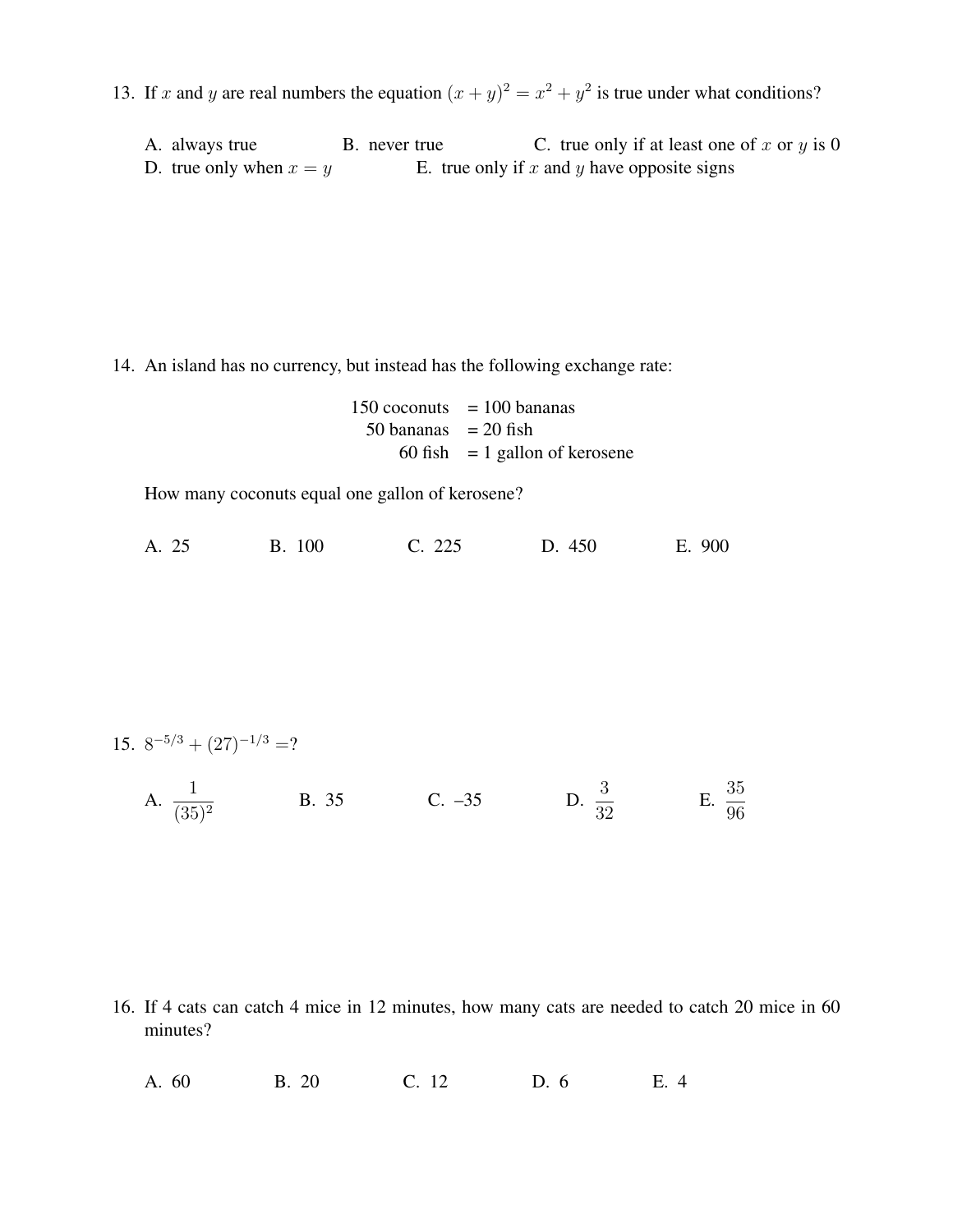- 17. A man left  $\frac{1}{2}$  of his estate to his wife,  $\frac{1}{6}$  to his son, and the remaining \$15,000 to his daughter. How large was the entire estate?
	- A. \$30,000 B. \$40,000 C. \$45,000 D. \$55,000
	- E. Cannot be determined

18. A line segment 15 meters long can be divided into how many segments that are 30 centimeters long?

A. 50 B. 20 C. 5 D. 2 E.  $\frac{1}{2}$ E.  $\frac{1}{2}$ 

19. Robin mistakenly multiplies by 10 instead of dividing by 10 while using a calculator to solve a problem The incorrect answer displayed on the calculator is 0.8. What is the correct answer?

A. 0.008 B. 0.08 C. 0.8 D. 8 E. 80

20. What is the sum of the solutions to the equation  $x^2 + 4x - 21 = 0$ ?

A. -10 B. -4 C. 4 D. 10 21 4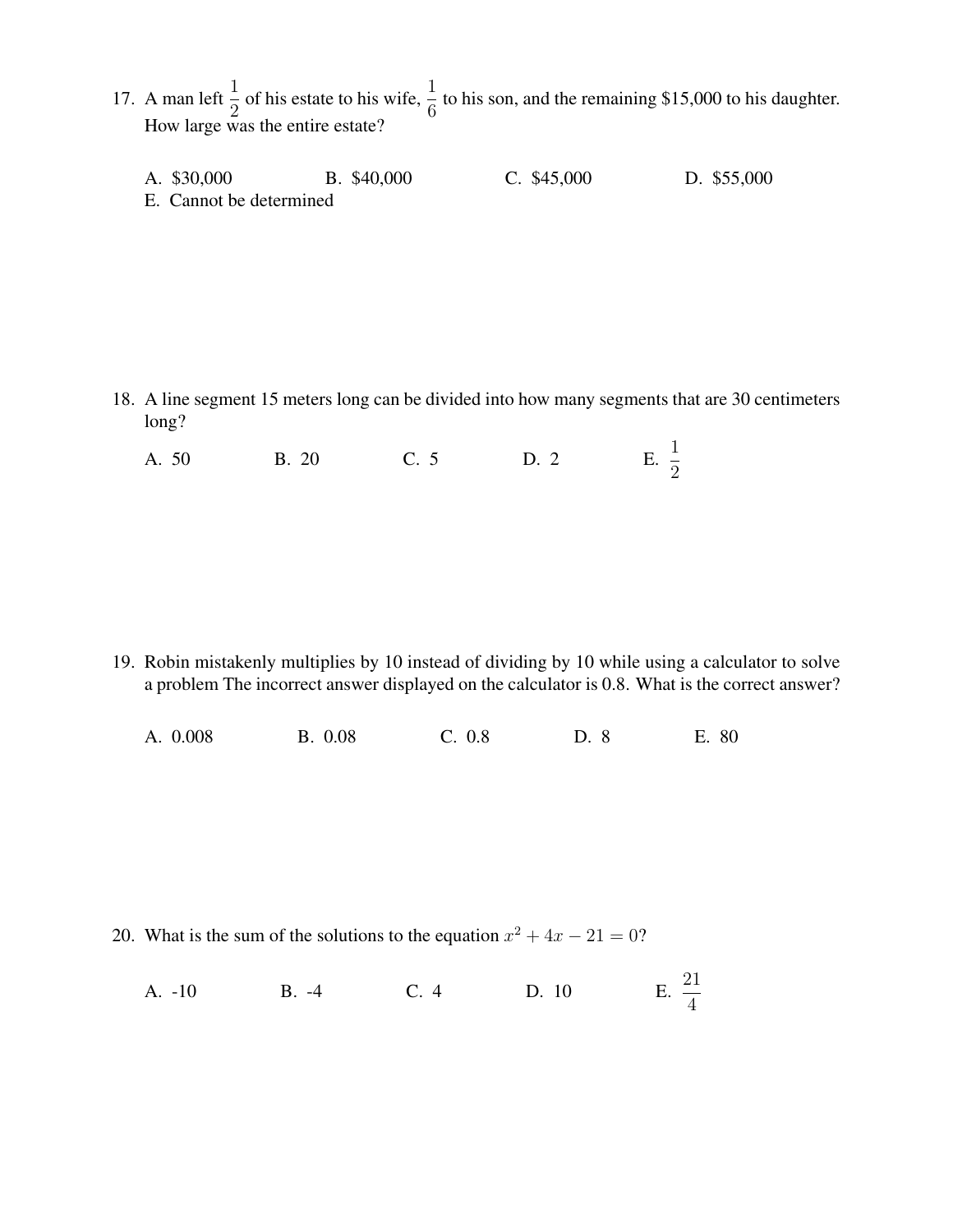21. 
$$
\sqrt{(\sqrt{2}-\sqrt{3})^2}
$$
 is equal to  
A.  $5-2\sqrt{6}$  B.  $\sqrt{2}-\sqrt{3}$  C.  $\sqrt{5+2\sqrt{6}}$  D.  $\sqrt{3}-\sqrt{2}$   
E. None of the above

22. Start with a square measuring 1 unit on a side. Construct a smaller square inside this one by connecting the midpoints of adjacent sides. What is the area of this smaller square?

A.  $\sqrt{2}$ 2 B.  $\frac{1}{\sqrt{2}}$ 2 C. 7  $\frac{1}{8}$  D. 1  $\frac{1}{2}$  E. None of the above

23. Which expression is equivalent to  $2 + 3(x - 1)$ ?

A.  $5x - 5$  B.  $3x + 1$  C.  $3x - 1$  D.  $5x - 1$  E.  $5x - 3$ 

24. In an isosceles triangle the base angles are each 30°more than the vertex angle. What is the measure of a base angle?

A. 30° B. 40° C. 60° D. 70° E. 140°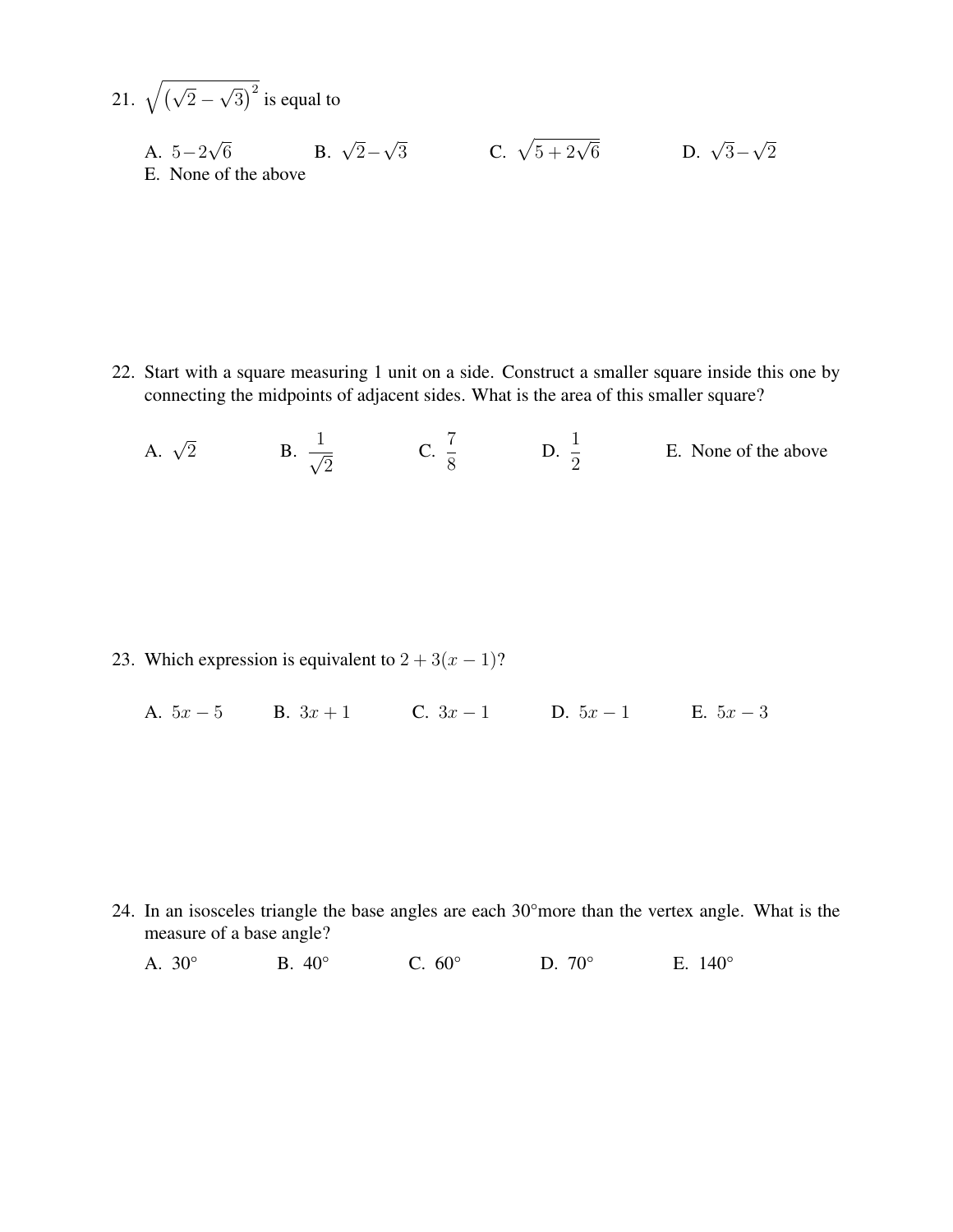- 25. Anna earned scores of 98, 92, and 86 on her first three math tests. What score must she earn on her text test to have an average of 90 overall?
	- A. 80 B. 82 C. 84 D. 86 E. 88

26. Suppose that the circular face of a combination lock is numbers clockwise from 1 to 50. If the number 23 is at the top to start, then the dial is turned 83 clicks clockwise and 72 clicks counterclockwise, what number ends up on top?

A. 12 B. 34 C. 28 D. 18 E. 4

27. If  $a, b$ , and  $c$  are the lengths of the sides of a right triangle, which of the following are also sides of a right triangle?

A.  $(2a, 2b, 2c)$  $\sqrt{a}, \sqrt{b}, \sqrt{c}$  C.  $(a+4, b+4, c+4)$  D.  $(a^2, b^2, c^2)$ E. All of these.

28. Whch of these sets of numbers could be the lengths of sides of a triangle?

I. $(3, 5, 7)$  II. $(4, 6, 11)$  III. $(5, 8, 12)$ 

A. I and II B. I and III C. II and III D. I, II and III E. none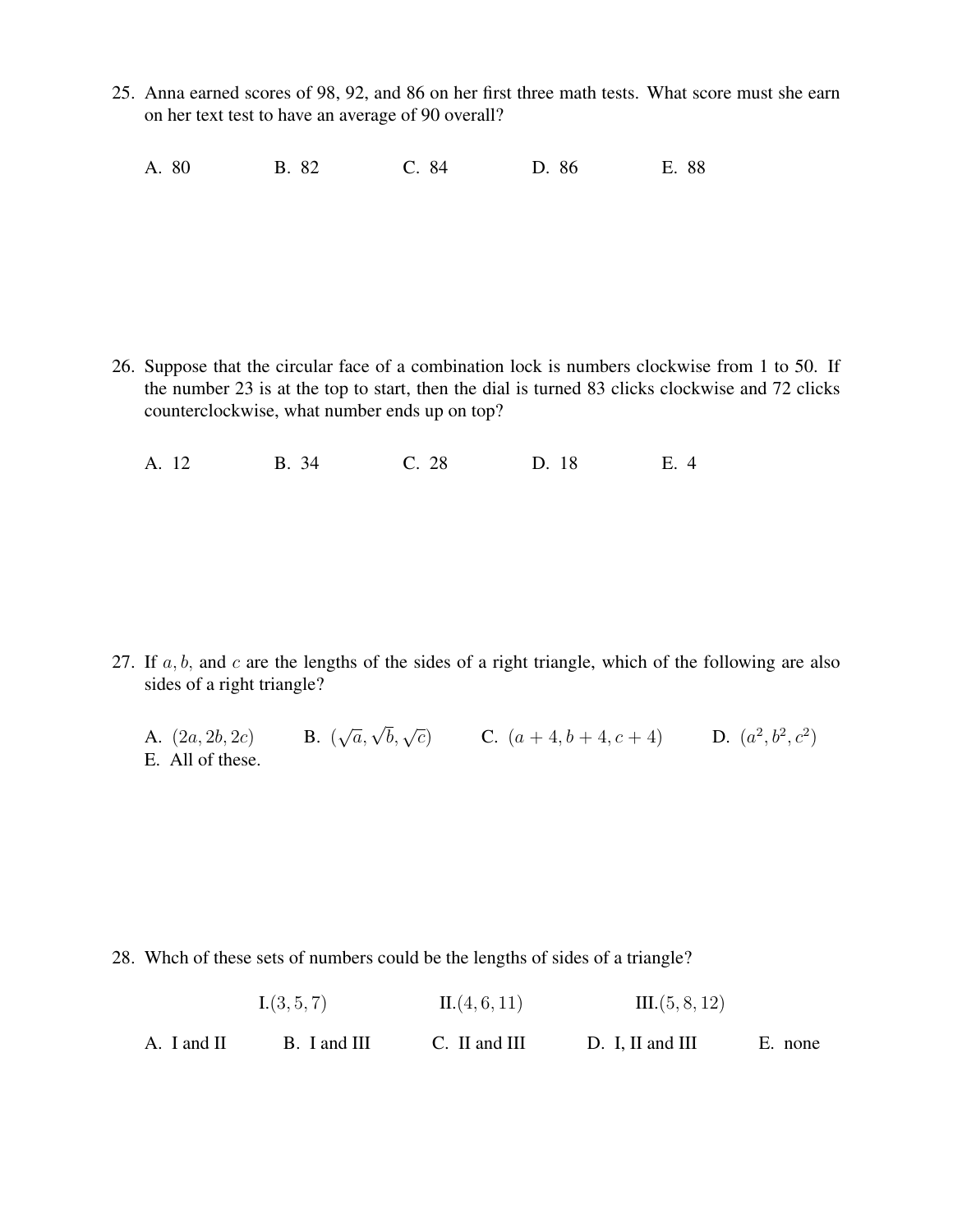- 29. Suppose  $\triangle ABC$  is similar to  $\triangle XYZ$  with  $\angle A \cong \angle X$  and  $\angle B \cong \angle Y$ . If  $AB = 8$  cm,  $BC = 10$  cm,  $AC = 15$  cm, and  $XY = 12$  cm. What is the sum of  $XZ + YZ$ ?
	- A. 27.6 cm. B. 33 cm. C. 33.3 cm D. 34.5 cm E. 37.5 cm

30. An investment is valued at \$100 per share. If the value increases by 10%, then decreases by 10%, what is the final value of the investment?

A. \$90 B. \$99 C. \$100 D. \$101 E. None of these

31. The ratio of men to women in a class of 28 people is 3 to 4. How many class members are men?

A. 12 B. 15 C. 16 D. 18 E. 21

32. A theater sells childrens tickets for half the adult ticket price. If 10 adult tickets and 16 childrens tickets cost a total of \$54, what is the cost of an adult ticket?

A. \$1.50 B. \$3.00 C. \$4.50 D. \$6.00 E. \$9.00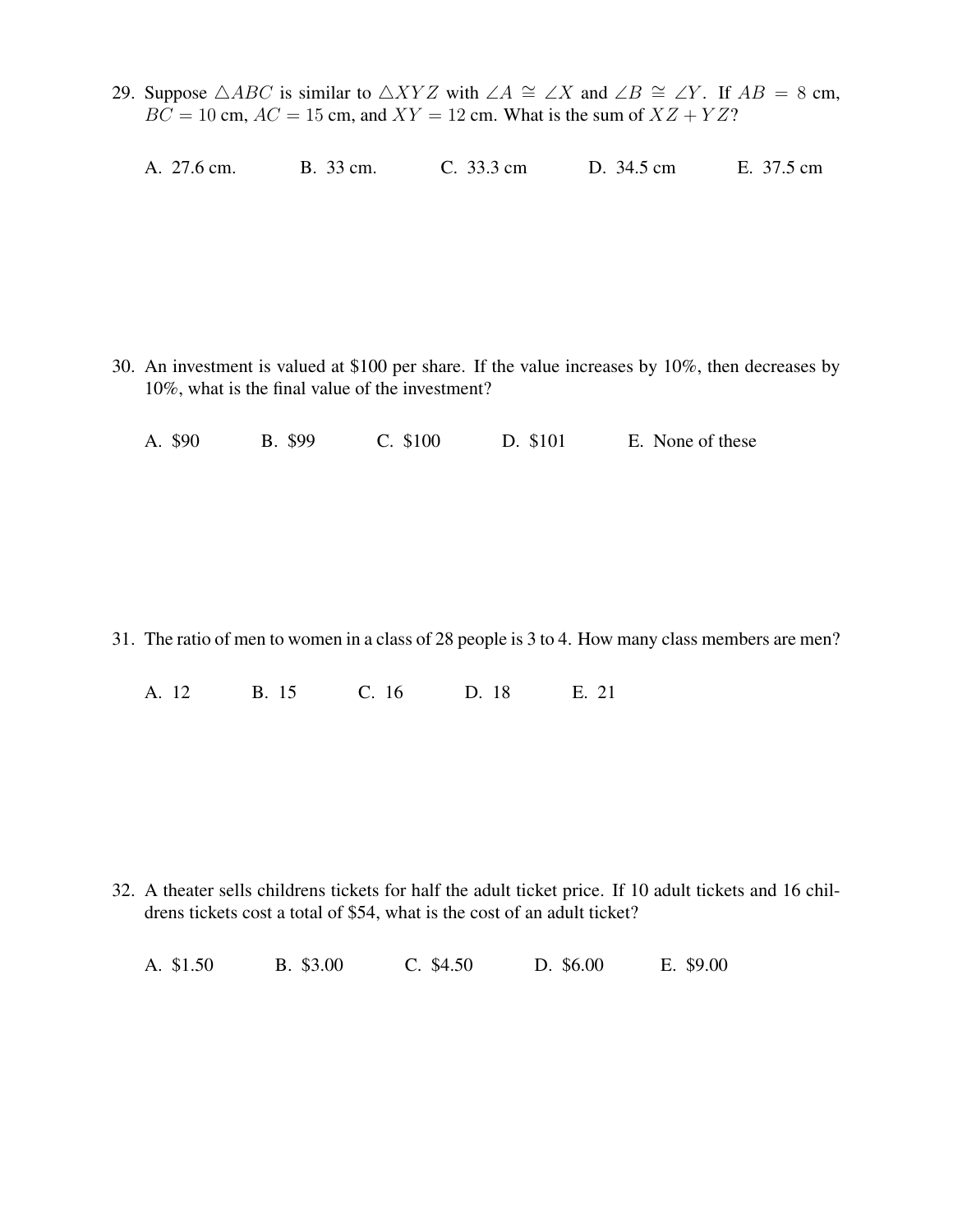33. Find the y-intercept of a line with slope 3 that passes through the point  $(-1, 1)$ .

A. -1 B. 1 C. 2 D. 3 E. 4

34. For the parabola  $y = x^2 - 2x - 6$ , find the coordinates of the vertex..

A. 
$$
(1, -5)
$$
 B.  $(1, -7)$  C.  $(1, 7)$  D.  $(-1, 3)$  E.  $(-1, 5)$ 

35. The circle with center C below has a radius of 3 units. Determine the area of the shaded region.



36. Simplify 
$$
\frac{2}{x} + \frac{3}{y}
$$
.  
\nA.  $\frac{5}{x+y}$  \nB.  $\frac{5}{xy}$  \nC.  $\frac{2y+3x}{x+y}$  \nD.  $\frac{2y+3x}{xy}$  \nE.  $\frac{5xy}{x+y}$